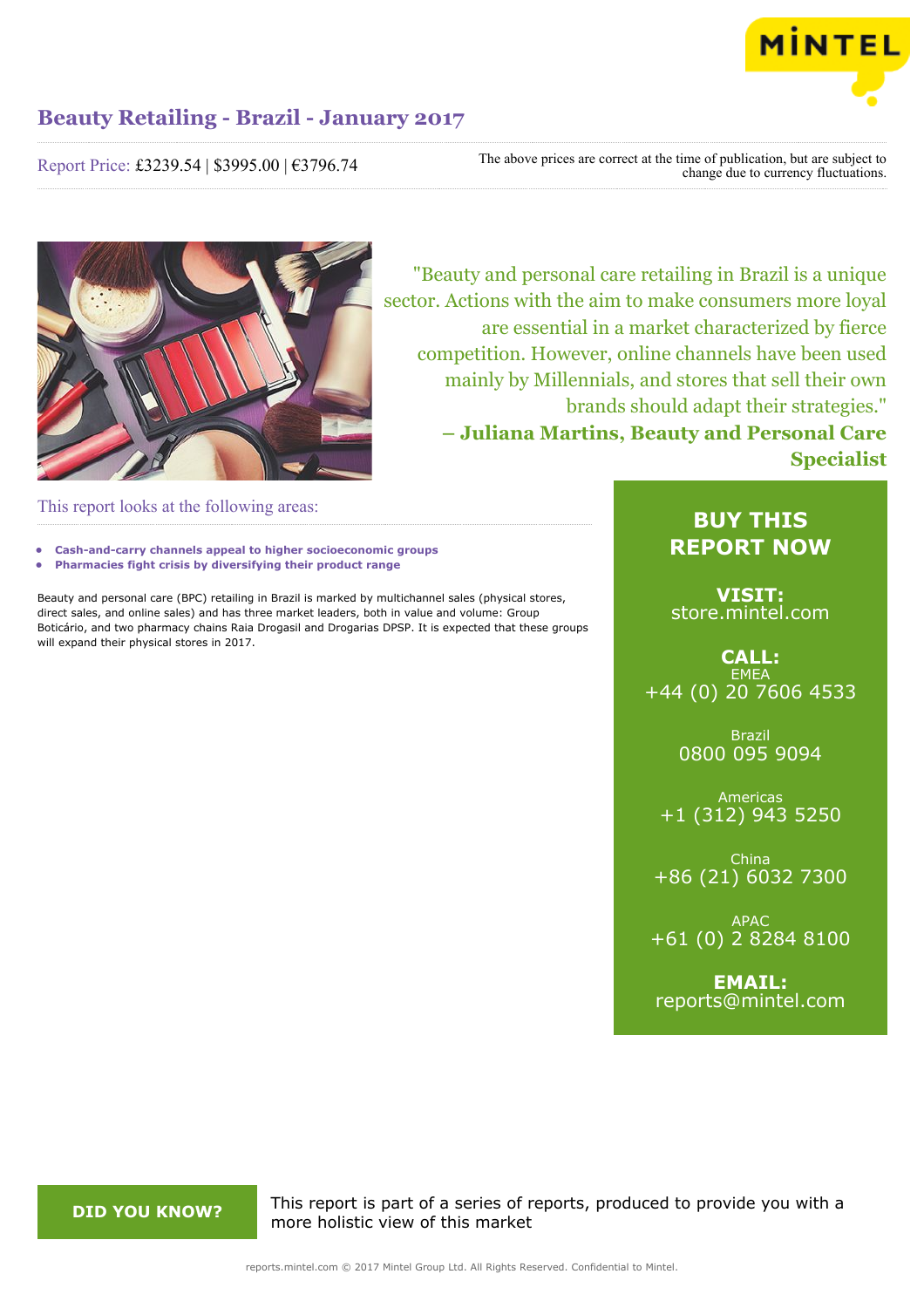

Report Price: £3239.54 | \$3995.00 | €3796.74

| The above prices are correct at the time of publication, but are subject to |
|-----------------------------------------------------------------------------|
| change due to currency fluctuations.                                        |

#### **Table of Contents**

| <b>Overview</b>          |  |
|--------------------------|--|
| Definition               |  |
| <b>Executive Summary</b> |  |
| The market               |  |

#### Despite the economic crisis in Brazil, the BPC sector has not been as affected as much as other sectors Figure 1: Sales forecast of BPC retailers, by value – Brazil, 2011-21

#### Market share

Figure 2: Market share of top BPC retailers, by value – Brazil, 2014-15

#### The consumer

#### Dermocosmetics can boost sales of facial skincare products in pharmacies

Figure 3: Purchasing channels of BPC products – Brazil, November 2016

#### Cash-and-carry channel could innovate by starting partnerships with BPC products Figure 4: Motivation of retailer choice – Brazil, November 2016

Actions in purchasing channels for specific consumer groups could increase loyalty Figure 5: Factors of interest – Brazil, November 2016

#### Larger packaging help consumers in time of economic crisis

Figure 6: Shopping behavior – Brazil, November 2016

#### What we think

#### **Issues and Insights**

Cash-and-carry channels appeal to higher socioeconomic groups

The facts

The implications

Pharmacies fight crisis by diversifying their product range

The facts

The implications

#### **The Market – What You Need to Know**

BPC retail sales should grow 4.6% in 2016

Sales in pharmacies increased 13% from 2014-15

Store expansion, niche products, and smartphones will impact the market

#### **Market and Forecast**

Purchases of cosmetics by male consumers might have helped sales in BPC retailers Figure 7: Sales in BPC retailers, by value – Brazil, 2011-21

#### Pharmacies have boosted sector sales

Figure 8: Retail sales of BPC products, by value, by purchasing channels – Brazil, 2014-15

#### Digital era and niche brands can help recover sales

Figure 9: Sales forecast in BPC retailers, by value – Brazil, 2011-21

# BUY THIS REPORT NOW

**VISIT:** [store.mintel.com](http://reports.mintel.com//display/store/793611/) **CALL:** EMEA +44 (0) 20 7606 4533 Brazil 0800 095 9094 Americas +1 (312) 943 5250 | China +86 (21) 6032 7300 APAC +61 (0) 2 8284 8100 **EMAIL:** [reports@mintel.com](mailto:reports@mintel.com)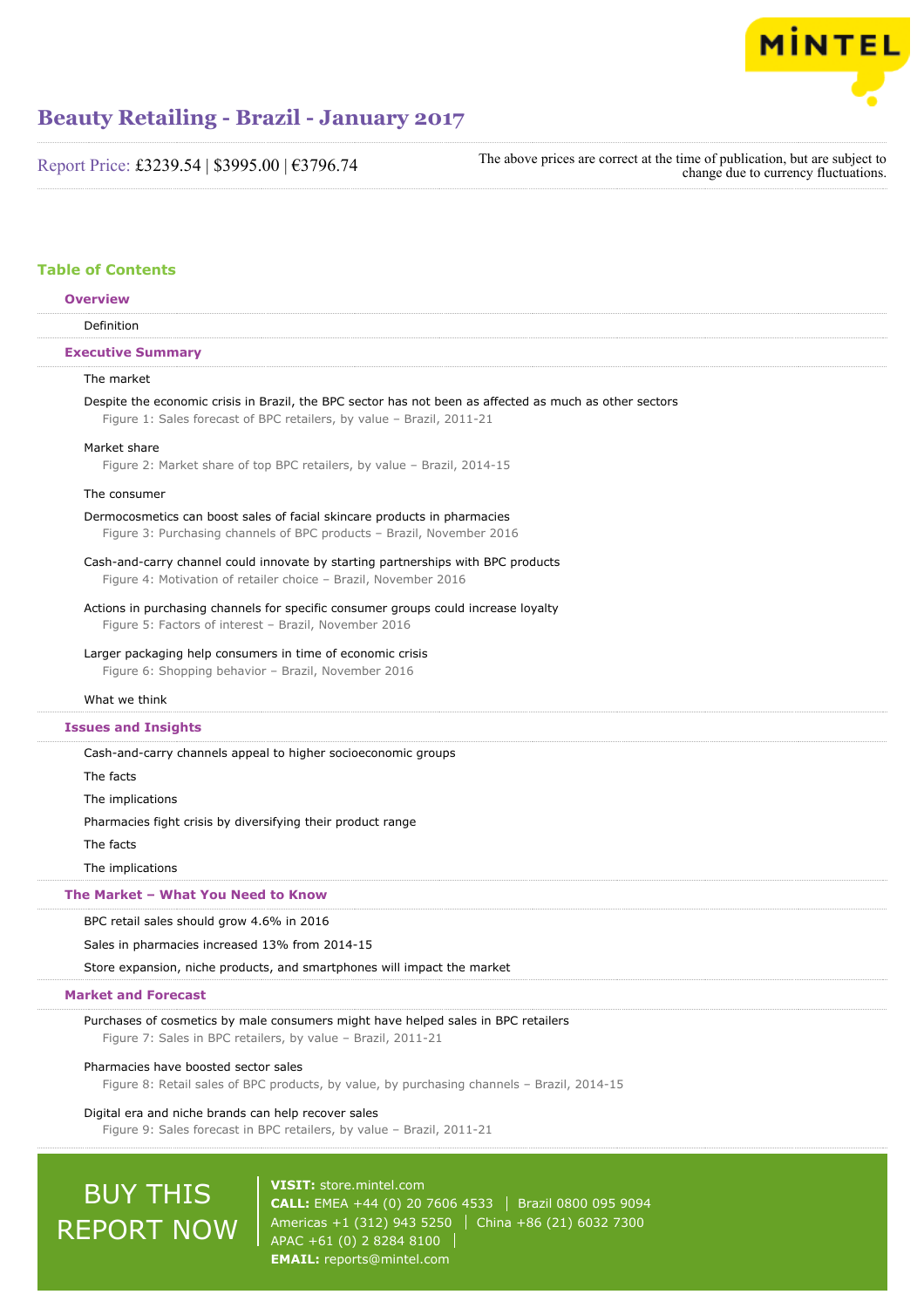

Report Price: £3239.54 | \$3995.00 | €3796.74

| The above prices are correct at the time of publication, but are subject to |
|-----------------------------------------------------------------------------|
| change due to currency fluctuations.                                        |

| <b>Market Drivers</b>      |                                                                                                                                                                                                                                                     |
|----------------------------|-----------------------------------------------------------------------------------------------------------------------------------------------------------------------------------------------------------------------------------------------------|
|                            | BPC franchises and stores grow at a fast pace                                                                                                                                                                                                       |
|                            | Mergers and acquisitions, partnerships, ease of credit, and product mix can help companies compete in the market                                                                                                                                    |
|                            | Direct sales can be an alternative to unemployment                                                                                                                                                                                                  |
|                            | Smartphones can become one of the main ways Millennials do their shopping                                                                                                                                                                           |
|                            | Niche products can leverage sales                                                                                                                                                                                                                   |
|                            | Companies, Brands, and Innovations - What You Need to Know                                                                                                                                                                                          |
|                            | Group Boticário is leader in sales thanks to its multichannel approach                                                                                                                                                                              |
|                            | Two pharmacy chains occupy the second and third places in terms of market share                                                                                                                                                                     |
|                            | Beauty sets and natural products have good market potential                                                                                                                                                                                         |
| <b>Market Share</b>        |                                                                                                                                                                                                                                                     |
|                            | Figure 10: Market share of top BPC retailers, by value - Brazil, 2014-15                                                                                                                                                                            |
|                            | Market share by volume                                                                                                                                                                                                                              |
|                            | Figure 11: Market share of top BPC retailers, by volume - Brazil, 2014-15                                                                                                                                                                           |
| <b>Who's Innovating?</b>   |                                                                                                                                                                                                                                                     |
|                            | Consumers have an interest in multiproduct beauty sets                                                                                                                                                                                              |
|                            | Premium brands could invest in small packaging with more affordable prices<br>Figure 12: Launches of BPC products in Brazil, January 2013-November 2016                                                                                             |
|                            | Market lacks greater variety of natural beauty products<br>Figure 13: Launches of BPC products, by claim "natural"*, top 5 countries and Brazil, January 2014-November 2016                                                                         |
|                            | The Consumer - What You Need to Know                                                                                                                                                                                                                |
|                            | Pharmacies and supermarkets are the most popular purchasing channels for beauty products                                                                                                                                                            |
|                            | Reasonable price is the most important factor for Brazilians when deciding where to buy                                                                                                                                                             |
|                            | Sensory shopping experience is essential for the beauty sector                                                                                                                                                                                      |
|                            | Economy packs and online channels appeal to some Brazilians                                                                                                                                                                                         |
| <b>Purchasing Channels</b> |                                                                                                                                                                                                                                                     |
|                            | Dermocosmetics can leverage sales of facial skincare products in pharmacies<br>Figure 14: Purchasing channels of BPC products - Brazil, November 2016                                                                                               |
|                            | Brands could have specific promotions targeting male consumers in supermarkets<br>Figure 15: Purchasing channels of BPC products, by supermarkets/hypermarkets and gender - Brazil, November 2016                                                   |
|                            | Imported products appeal to women aged 25-34<br>Figure 16: Purchase channels of BPC products, by "stores specializing in beauty products and personal care products from various<br>brands" and female consumers' age range - Brazil, November 2016 |
|                            | <b>Motivation of Retailer Choice</b>                                                                                                                                                                                                                |
|                            | Cash-and-carry channels could innovate by starting partnerships with BPC brands<br>Figure 17: Motivation of retailer choice - Brazil, November 2016                                                                                                 |
|                            | Brands could tap into some bloggers' influence in several beauty product categories                                                                                                                                                                 |

Figure 18: Agreement with motivation "The retailer was recommended by a blogger," by type of product – Brazil, November 2016

# BUY THIS REPORT NOW

**VISIT:** [store.mintel.com](http://reports.mintel.com//display/store/793611/) **CALL:** EMEA +44 (0) 20 7606 4533 | Brazil 0800 095 9094 Americas +1 (312) 943 5250 | China +86 (21) 6032 7300 APAC +61 (0) 2 8284 8100 **EMAIL:** [reports@mintel.com](mailto:reports@mintel.com)